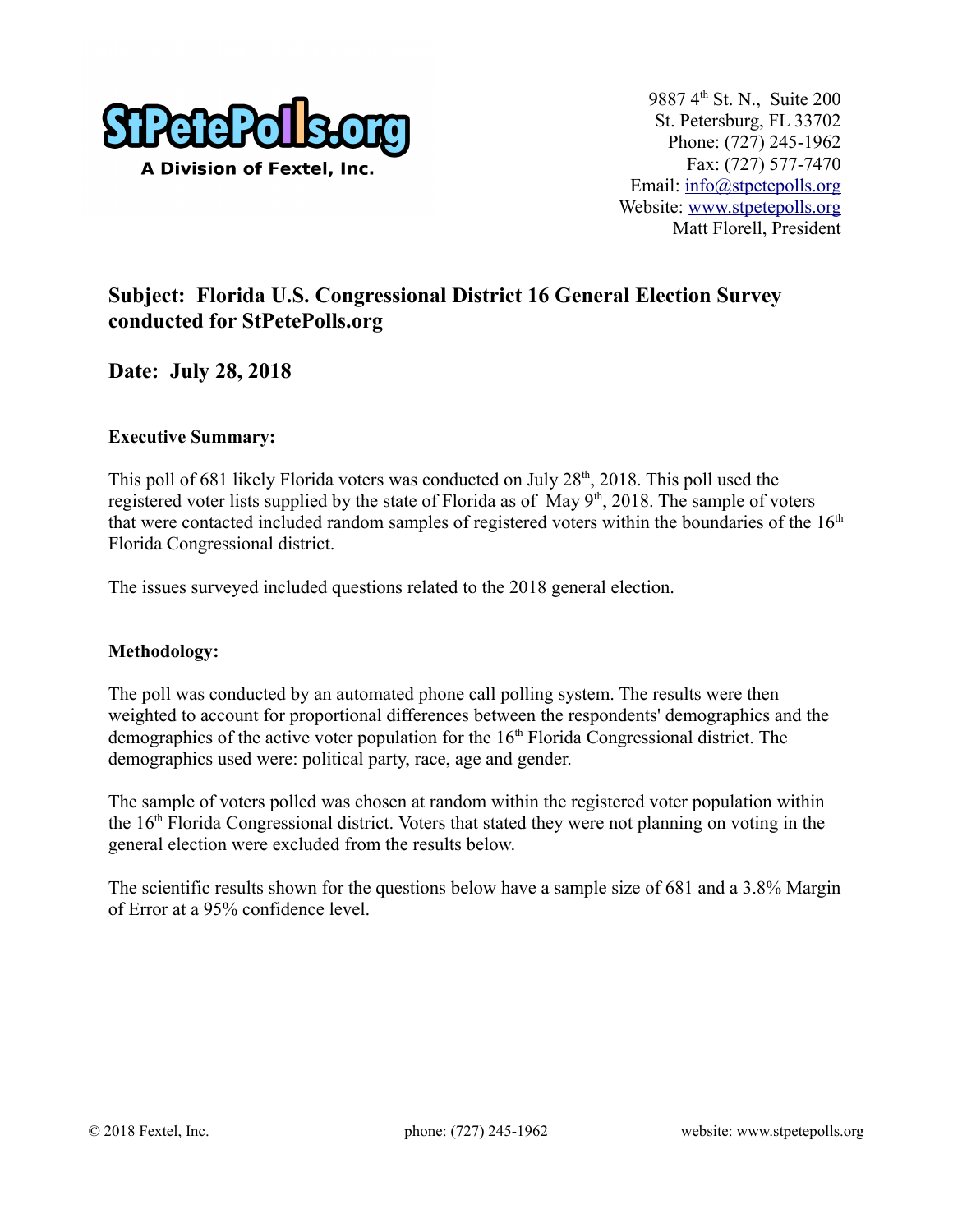### **Summary of Scientific Results:**

#### **If the General Election for the US House of Representatives District 16 seat were held today who would you vote for: Vern Buchanan or David Shapiro?**

| Vern Buchanan: | 44.0% |
|----------------|-------|
| David Shapiro: | 34.5% |
| Undecided:     | 21.5% |

#### **Do you have a favorable or unfavorable opinion of Vern Buchanan?**

| 44.2% |
|-------|
| 38.3% |
| 17.5% |
|       |

#### **Do you have a favorable or unfavorable opinion of David Shapiro?**

| Favorable:   | 33.6% |
|--------------|-------|
| Unfavorable: | 28.8% |
| Unsure:      | 37.5% |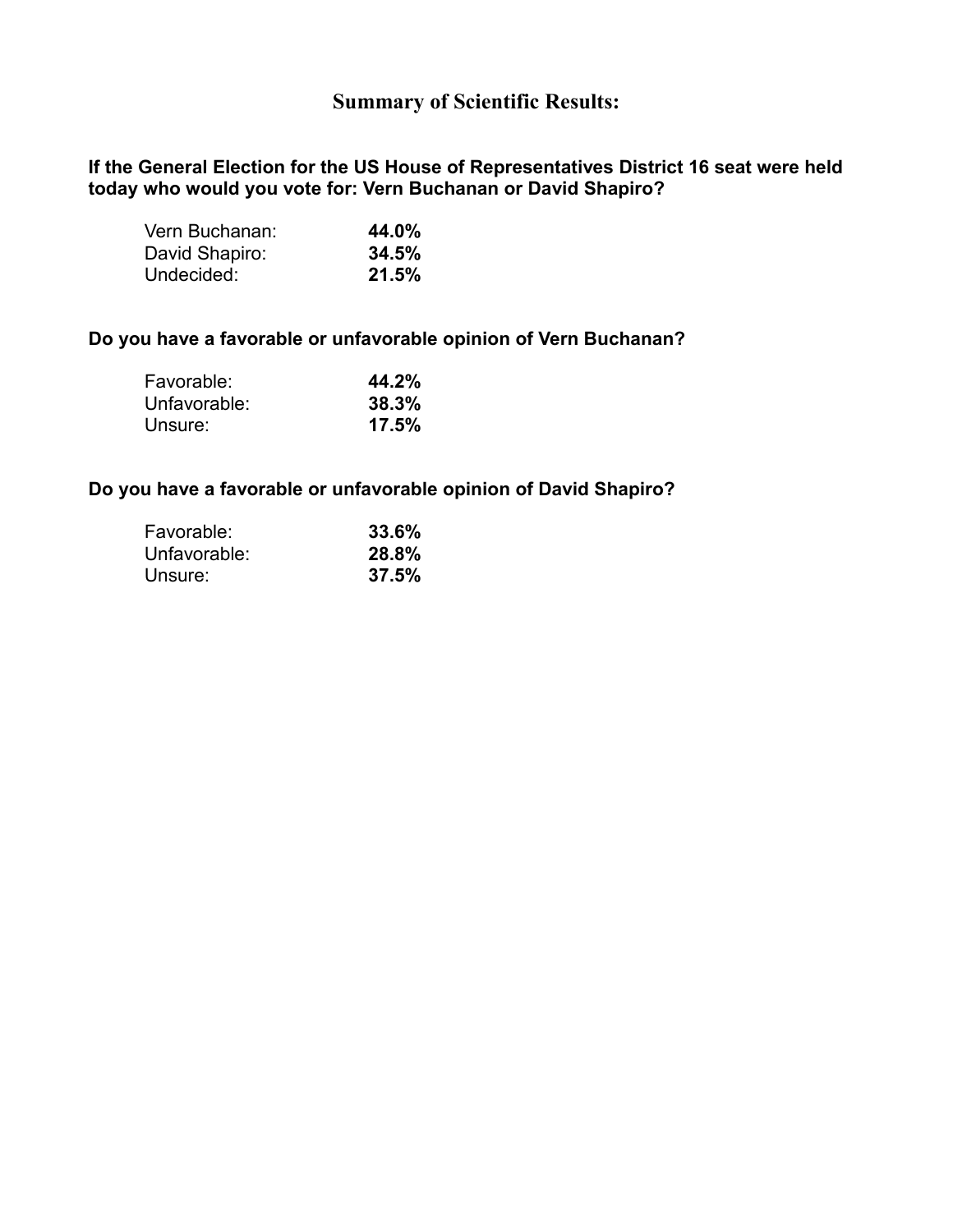### **Detailed Results with Demographic Breakdowns for Each Question:**

#### **If the General Election for the US House of Representatives District 16 seat were held today who would you vote for: Vern Buchanan or David Shapiro?**

| Vern Buchanan: | 44.0% |
|----------------|-------|
| David Shapiro: | 34.5% |
| Undecided:     | 21.5% |

Non-Weighted Results and Demographic Breakdowns:

| Buchanan:                                     | 44.2% |                                       |       |                  |       |
|-----------------------------------------------|-------|---------------------------------------|-------|------------------|-------|
| Shapiro:                                      | 34.5% |                                       |       |                  |       |
| Undecided:                                    | 21.3% |                                       |       |                  |       |
| <b>Political Party Breakdown:</b>             |       |                                       |       |                  |       |
| Democratic Party 236 responses                |       |                                       |       |                  |       |
| Buchanan:                                     | 16.5% | Shapiro:                              |       | 58.9% Undecided: | 24.6% |
| Republican Party 324 responses                |       |                                       |       |                  |       |
| Buchanan:                                     | 65.7% | Shapiro:                              | 17.0% | Undecided:       | 17.3% |
| Independent Voter 121 responses               |       |                                       |       |                  |       |
| Buchanan:                                     | 40.5% | Shapiro:                              | 33.9% | Undecided:       | 25.6% |
| Race Breakdown:                               |       |                                       |       |                  |       |
| White, Not Hispanic 578 responses             |       |                                       |       |                  |       |
| Buchanan:                                     | 45.5% | Shapiro:                              |       | 34.9% Undecided: | 19.6% |
|                                               |       |                                       |       |                  |       |
| Black, Not Hispanic 51 responses<br>Buchanan: | 27.5% | Shapiro:                              |       | 31.4% Undecided: | 41.2% |
|                                               |       |                                       |       |                  |       |
|                                               |       | Asian or Pacific Islander 6 responses |       |                  |       |
| Buchanan:                                     | 50.0% | Shapiro:                              | 33.3% | Undecided:       | 16.7% |
| Hispanic 21 responses                         |       |                                       |       |                  |       |
| Buchanan:                                     | 38.1% | Shapiro:                              | 38.1% | Undecided:       | 23.8% |
| Other or Unknown 25 responses                 |       |                                       |       |                  |       |
| Buchanan:                                     | 52.0% | Shapiro:                              | 28.0% | Undecided:       | 20.0% |
| <b>Gender Breakdown:</b>                      |       |                                       |       |                  |       |
| Male 304 responses                            |       |                                       |       |                  |       |
| Buchanan:                                     | 47.4% | Shapiro:                              |       | 32.2% Undecided: | 20.4% |
|                                               |       |                                       |       |                  |       |
| Female 377 responses<br>Buchanan:             | 41.6% | Shapiro:                              |       | 36.3% Undecided: | 22.0% |
|                                               |       |                                       |       |                  |       |
| Age Breakdown:                                |       |                                       |       |                  |       |
| 18 to 29 38 responses                         |       |                                       |       |                  |       |
| Buchanan:                                     | 36.8% | Shapiro:                              |       | 28.9% Undecided: | 34.2% |
| 30 to 49 161 responses                        |       |                                       |       |                  |       |
| Buchanan:                                     | 41.6% | Shapiro:                              | 28.0% | Undecided:       | 30.4% |
| 50 to 69 270 responses                        |       |                                       |       |                  |       |
| Buchanan:                                     | 41.1% | Shapiro:                              |       | 43.0% Undecided: | 15.9% |
| 70 and up 212 responses                       |       |                                       |       |                  |       |
| Buchanan:                                     | 51.4% | Shapiro:                              |       | 29.7% Undecided: | 18.9% |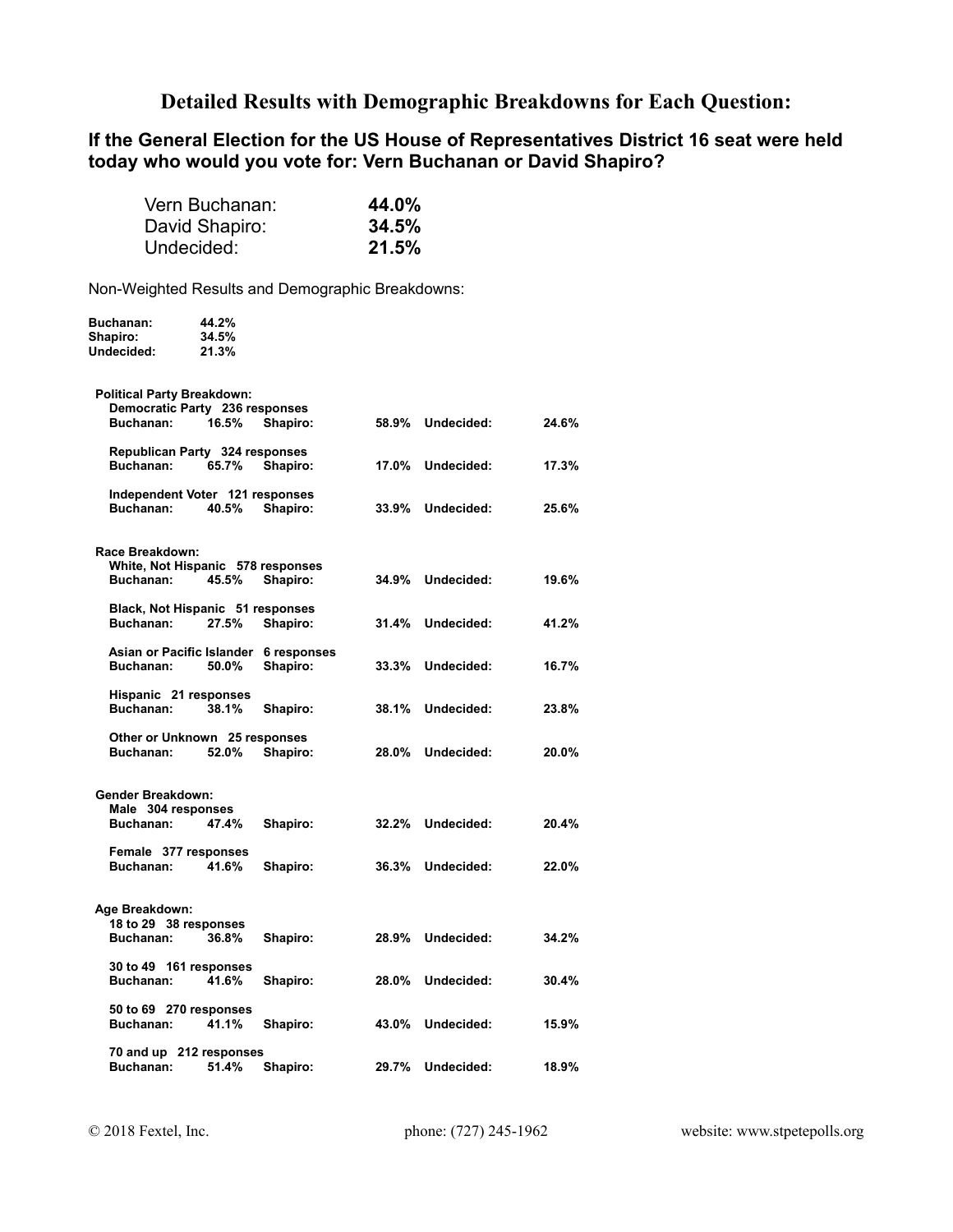# **Do you have a favorable or unfavorable opinion of Vern Buchanan?**

| Favorable:<br>Unsure:                                                             | Unfavorable:            |              | 44.2%<br>38.3%<br>17.5% |                      |       |  |
|-----------------------------------------------------------------------------------|-------------------------|--------------|-------------------------|----------------------|-------|--|
| Non-Weighted Results and Demographic Breakdowns:                                  |                         |              |                         |                      |       |  |
| <b>Favorable:</b><br>Unfavorable:<br>Unsure:                                      | 44.5%<br>38.2%<br>17.3% |              |                         |                      |       |  |
| <b>Political Party Breakdown:</b><br>Democratic Party 236 responses<br>Favorable: | 22.5%                   | Unfavorable: |                         | 61.9% Unsure:        | 15.7% |  |
| Republican Party 324 responses<br>Favorable:                                      | 62.7%                   | Unfavorable: |                         | 21.3% Unsure:        | 16.0% |  |
| Independent Voter 121 responses<br>Favorable:                                     | 38.8%                   | Unfavorable: |                         | 37.2% Unsure:        | 24.0% |  |
| Race Breakdown:<br>White, Not Hispanic 578 responses<br>Favorable:                | 45.7%                   | Unfavorable: |                         | <b>38.4% Unsure:</b> | 15.9% |  |
| Black, Not Hispanic 51 responses<br>Favorable:                                    | 31.4%                   | Unfavorable: | 35.3%                   | Unsure:              | 33.3% |  |
| Asian or Pacific Islander 6 responses<br>Favorable:                               | 50.0%                   | Unfavorable: |                         | <b>33.3% Unsure:</b> | 16.7% |  |
| Hispanic 21 responses<br>Favorable:                                               | 33.3%                   | Unfavorable: |                         | <b>52.4% Unsure:</b> | 14.3% |  |
| Other or Unknown 25 responses<br>Favorable:                                       | 52.0%                   | Unfavorable: |                         | 28.0% Unsure:        | 20.0% |  |
| Gender Breakdown:<br>Male 304 responses<br>Favorable:                             | 47.4%                   | Unfavorable: |                         | 37.8% Unsure:        | 14.8% |  |
| Female 377 responses<br>Favorable:                                                | 42.2%                   | Unfavorable: | 38.5%                   | Unsure:              | 19.4% |  |
| Age Breakdown:<br>18 to 29 38 responses<br>Favorable:                             | 36.8%                   | Unfavorable: |                         | 36.8% Unsure:        | 26.3% |  |
| 30 to 49 161 responses<br>Favorable:                                              | 42.9%                   | Unfavorable: | 35.4%                   | Unsure:              | 21.7% |  |
| 50 to 69 270 responses<br>Favorable:                                              | 41.1%                   | Unfavorable: | 43.7%                   | Unsure:              | 15.2% |  |
| 70 and up 212 responses<br>Favorable:                                             | 51.4%                   | Unfavorable: | 33.5%                   | Unsure:              | 15.1% |  |